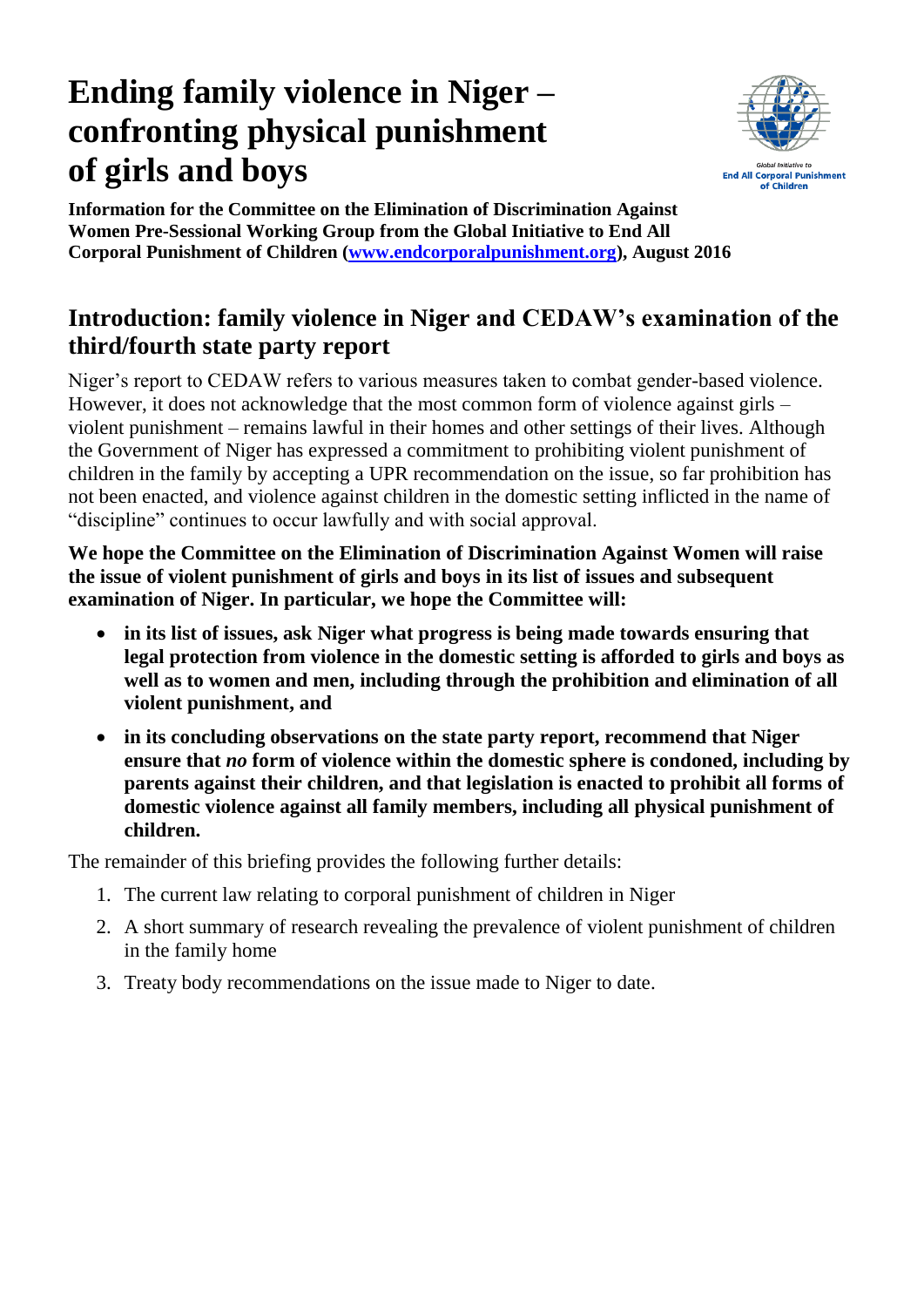## **1 Laws on violent punishment of girls and boys in Niger**

#### *Summary*

1.1 Violent punishment of children remains lawful in Niger in the family home and other settings of their lives. The Government is committed to prohibiting corporal punishment, having accepted a UPR recommendation on the issue. The draft Children's Code which is under discussion would prohibit all corporal punishment.

#### *Detail*

- 1.2 Provisions against violence and abuse in the Constitution 2010, the Criminal Code 1961 and Act No. 62-11 1962 are not interpreted as prohibiting all corporal punishment of children. Drafting of a Family Code began in 1976 but no new Code has yet been adopted.
- 1.3 In 2011, the Government indicated its commitment to enacting prohibiting legislation by clearly accepting a recommendation made during the Universal Periodic Review of Niger to implement the recommendations of the Committee on the Rights of the Child concerning corporal punishment (see section 3 below). In August 2013, the Council of Ministers adopted the Draft Decree Adopting the Child Protection Framework Document which establishes national goals and strategies for strengthening protection of children against violence: we have not been able to establish whether this provides for the enactment of legislation prohibiting all corporal punishment of children.
- 1.4 A draft Children's Code is under discussion that would prohibit corporal punishment in all settings including the home. Article 256, in the chapter on the right of the child to health, states (unofficial translation): "Every child has the right not to be subjected to torture, cruel, inhuman or degrading treatment or any other form of violence and abuse particularly harmful traditional practices, including corporal punishment." Article 453, in the section on protection from abuse in the family, states: "Physical and psychological abuse, corporal punishment and deliberate neglect are liable to the penalties in paragraph 1 of article 452 above." The article referred to (art. 452) punishes violence, including mild and repeated violence.
- **1.5 Protecting children from violent punishment in the home and other care settings in Niger requires clear prohibition of all corporal punishment.**

### **2 Research revealing the prevalence of violent punishment of children in the family home**

2.1 According to UNICEF statistics collected between 2005 and 2013, 82% of children aged 2-14 experienced "violent discipline" (physical punishment and/or psychological aggression) in the home in the month prior to the survey. Two thirds (66%) experienced physical punishment and 77% experienced psychological aggression (being shouted at, yelled at, screamed at or insulted). A smaller percentage (45%) of mothers and caregivers thought that physical punishment was necessary in childrearing.<sup>1</sup>

### **3 Recommendations by human right treaty monitoring bodies**

3.1 The Committee on the Rights of the Child has twice recommended to Niger that corporal punishment of children be prohibited in all settings including the home – in its concluding observations on the initial state party report in  $2002<sup>2</sup>$  and on the second report in  $2009$ .<sup>3</sup>

 $\ddot{\phantom{a}}$ <sup>1</sup> UNICEF (2014), *Hidden in Plain Sight: A statistical analysis of violence against children*, NY: UNICEF

 $^{2}$  13 June 2002, CRC/C/15/Add.179, Concluding observations on initial report, paras. 44 and 45

<sup>&</sup>lt;sup>3</sup> 18 June 2009, CRC/C/NER/CO/2, Concluding observations on second report, paras. 5, 6, 37 and 38